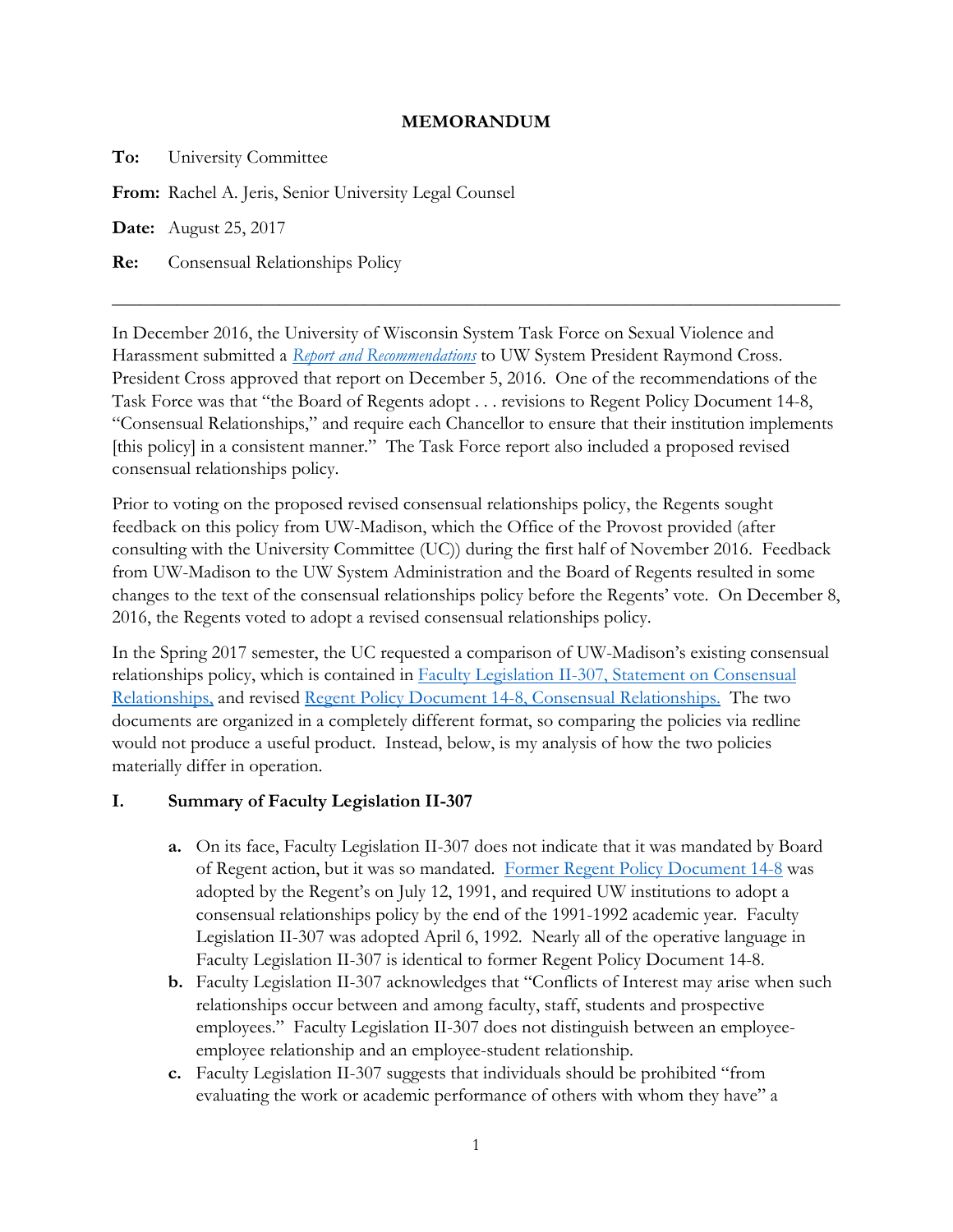consensual relationship, "or from making hiring, salary or similar financial decisions concerning such persons." Faculty Legislation II-307 points to unspecified policies regarding nepotism as well as ethical principles as informative for determining the scope of prohibited conduct.

- **d.** Faculty Legislation II-307 points out that complications can arise when individuals with a power differential are in a consensual relationship, such as: the power differential may influence an individual's decision to enter into, maintain, or terminate a consensual relationship and a power differential could adversely impact the University's ability to raise a sexual harassment defense.
- **e.** Faculty Legislation II-307 requires that the individual with the power advantage disclose the consensual relationship to their immediate supervisor.
- **f.** Faculty Legislation II-307 requires the immediate supervisor to "mak[e] arrangements to eliminate or mitigate a conflict whose consequences might prove detrimental to the university or to either party in the relationship." Faculty Legislation II-307 does not specify what steps are required or appropriate in order to eliminate or mitigate the conflict.
- **g.** Faculty Legislation II-307 specifies that failure to comply could lead to discipline or dismissal pursuant to applicable University policies and procedures.

## **II. Summary of Regent Policy Document 14-8**

- **a.** On its face, Regent Policy Document 14-8 makes it clear that the content of the policy is mandated by the Board of Regents and requires consistent implementation by all UW institutions.
- **b.** Regent Policy Document 14-8 acknowledges that consensual relationships can result in actual or perceived conflicts of interest. Specifically, Regent Policy Document 14-8 states: "The purpose of this policy is to ensure that the employment and academic environment is free from real or perceived conflicts of interest when UW employees, students, and affiliated individuals, in positions of unequal power, are involved in consensual romantic or sexual relationships."
- **c.** Regent Policy Document 14-8 contains a "Definitions" section.
- **d.** Regent Policy Document 14-8 distinguishes among two different categories of consensual relationships (a) instructor-student relationships (b) and other consensual relationships, i.e. employee (non-instructor)-student relationships, employee-employee relationships, or relationships with "affiliated individuals" (i.e., volunteers, vendors, and contractors).
	- **i.** An instructor is prohibited from commencing a relationship with a student "currently under their instruction" or with a student the instructor "reasonably believes" may be under their instruction. Instructor is defined as: "faculty and academic staff members who serve in instructional roles in relation to students. The instructional context includes: academic instruction, advising, direct or indirect evaluation of a student's work, research collaboration or assistantships, and coaching."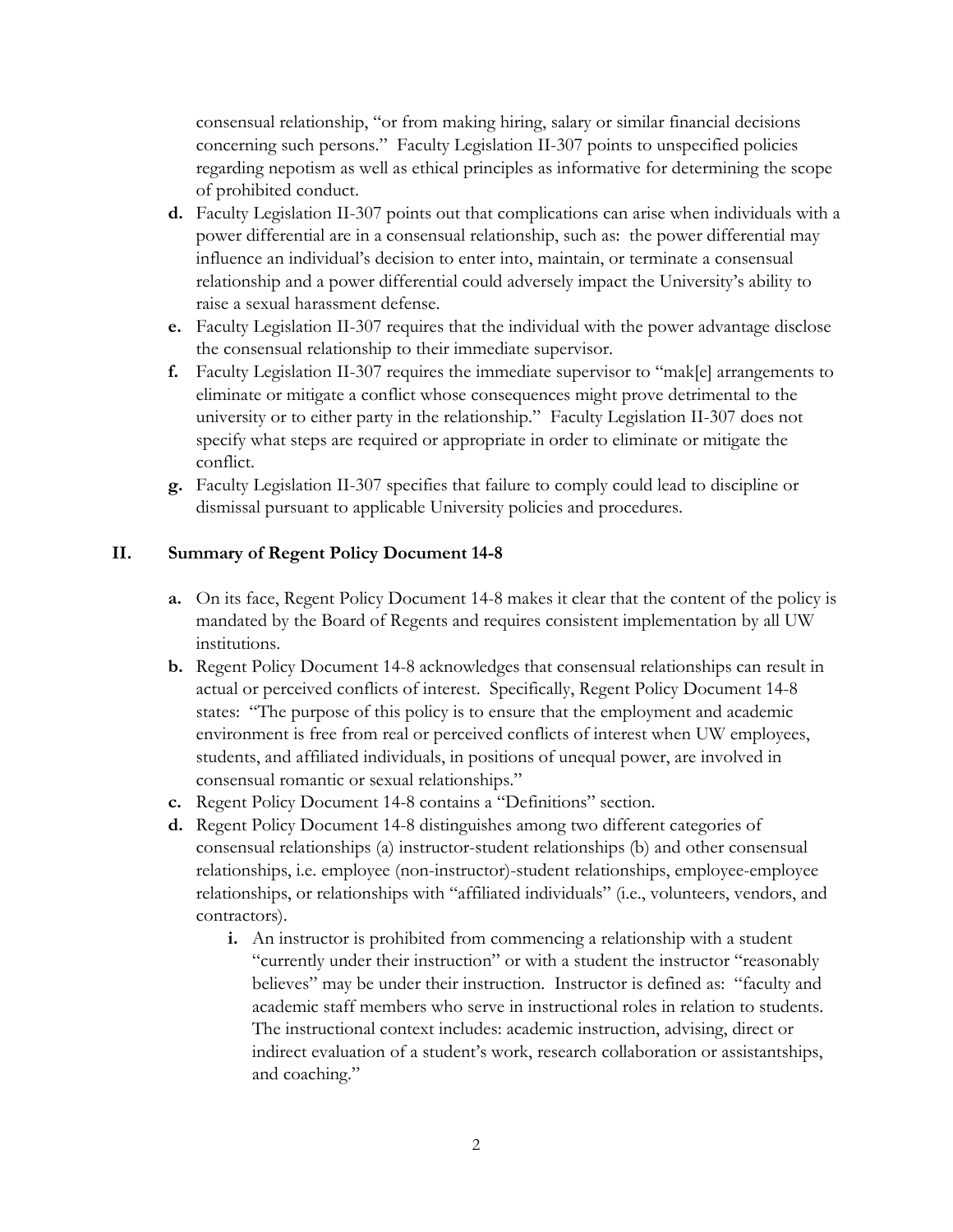- **ii.** All other consensual relationships in which one party has actual or perceived "supervisory, advisory, evaluative, or other authority or influence" over the other party must be disclosed and steps must be taken to mitigate any actual or potential conflicts that might arise from such a relationship.
- **iii.** If an instructor is already in a consensual relationship with a student when the student comes under their instruction (and it was not a relationship prohibited under section II.d.i. above), then the policy treats the situation the same as all other consensual relationships by requiring disclosure and mitigation.
- **iv.** Regent Policy Document 14-8 specifies appropriate steps for mitigating any actual or perceived conflicts of interest that might arise from a non-prohibited consensual relationship.
- **e.** Regent Policy Document 14-8 specifies that failure to comply could lead to discipline pursuant to applicable University policies and procedures.
- **f.** Regent Policy Document 14-8 prohibits retaliation against individuals who report concerns about potential violations of the policy.

## **III. Differences Between Faculty Legislation II-307 and Regent Policy Document 14-8**

- **a.** Regent Policy Document 14-8 is clearly a directive from the Board of Regents whereas Faculty Legislation II-307 reads as if it were a policy developed by the UW-Madison faculty.
	- **i.** As noted above, Faculty Legislation II-307 was also mandated Board of Regent action and Faculty Legislation II-307 adopted the operative provisions of the Regent policy nearly verbatim.
	- **ii.** While the Board of Regents expects UW-Madison to adopt all of the operative provisions in the revised Regent Policy Document 14-8, modifying the language to signify that the policy is required by UW-Madison rather than the Regents would likely be uncontroversial.
- **b.** Regent Policy Document 14-8 contains an outright prohibition of a limited category of relationships. Specifically, an employee who meets the policy definition of "instructor" is prohibited from commencing a relationship with a student "currently under their instruction" or whom the instructor "reasonably believes" will come under their instruction.
	- **i.** The phrase "reasonably believes" leaves some room for interpretation in application and is common phrasing in legal analysis to allow flexibility of application to differing circumstances (e.g., the likelihood of a student coming under an instructor's supervision might depend on the size of the department or whether the student has declared a major or is pursuing graduate studies in the department.)
	- **ii.** If a dispute over application of this policy arises between an administrator and instructor regarding whether it was "reasonably likely" for a student to come under an instructor's instruction, the instructor can utilize any applicable disciplinary appeal or grievance policies.